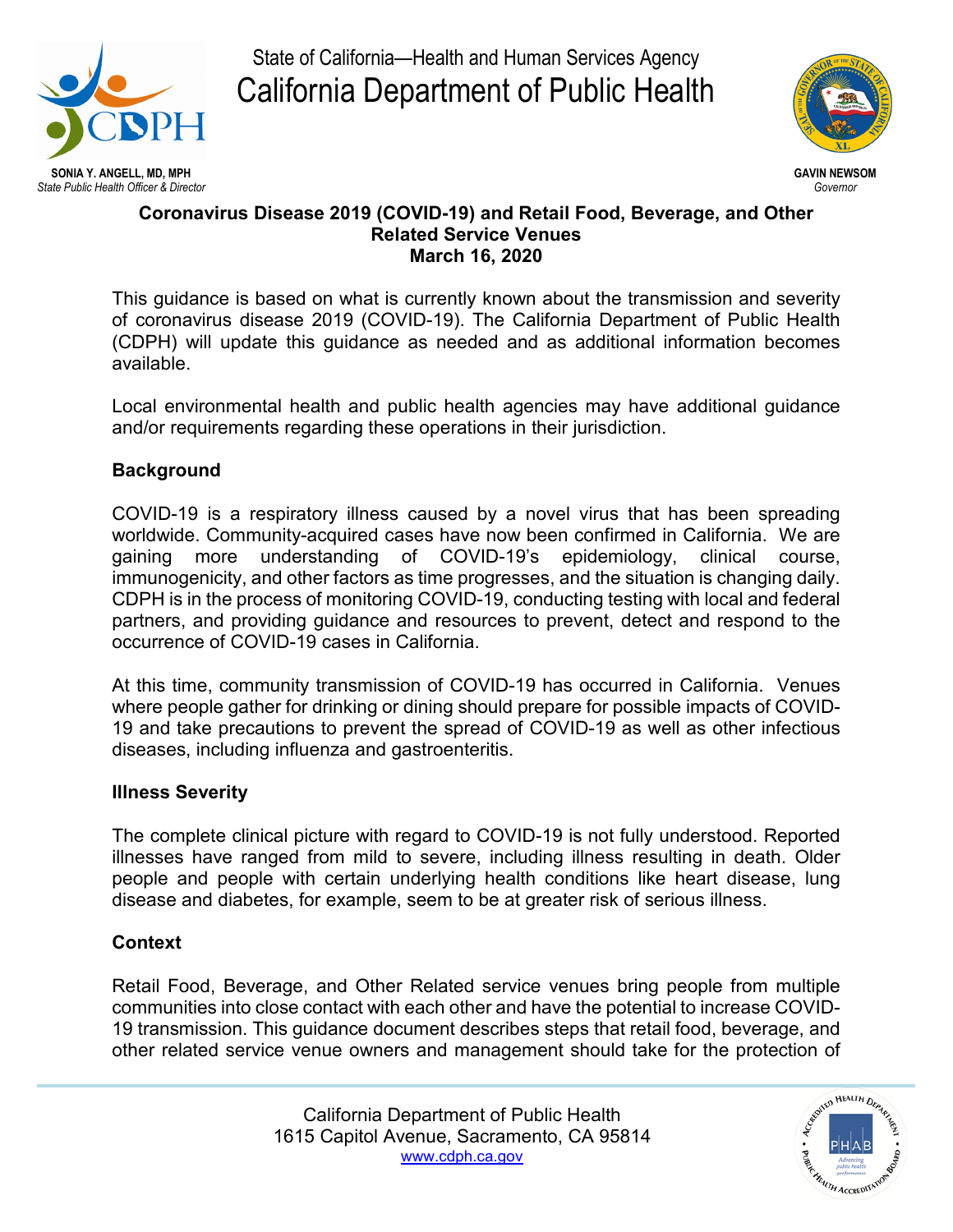patrons to prevent further COVID-19 transmission. This is not an exhaustive list of all food and beverage sites that should utilize social distancing, and does not relate to manufacturing or production of beer and wine. The CDPH guidance has sanitation, personal hygiene, and social distancing as an important foundation for the prevention of COVID-19 in these venues.

The goals of these actions are: (1) to protect people attending and working at the venue and the local community from COVID-19 infection; and (2) to reduce community transmission and introductions of COVID-19 into new communities. Below we provide guidance for bars, wineries, breweries, pubs, restaurants/cafeterias, food trucks, grocery stores, certified farmers' markets, and charitable food distribution sites.

# **Retail Beverage Service Venues**

- Bars, wineries, breweries and pubs should be closed, except for venues that are currently authorized to provide off sale beer and wine to be consumed off premises are allowed.
- This guidance is not intended to affect production of beer and wine.
- Bars, breweries, pubs, and wineries that include meals provided by a full kitchen should follow the restaurant guidance below if they provide delivery or pick-up options.

# **Retail Food Service and Other Related Service Venues**

Restaurants/Cafeterias

- Restaurants should be closed for in-restaurant seated dining, and should be open only to drive-through or other pick-up/delivery options.
- Remind employees of best hygiene practices including washing their hands often with soap and water for at least 20 seconds.
- Increase frequency of cleaning and sanitizing per CDC Environmental Cleaning [and Disinfection guidance](https://www.cdc.gov/coronavirus/2019-ncov/prepare/cleaning-disinfection.html?CDC_AA_refVal=https%3A%2F%2Fwww.cdc.gov%2Fcoronavirus%2F2019-ncov%2Fcommunity%2Fhome%2Fcleaning-disinfection.html) of all hard surfaces, including tables and counter tops that are being utilized by employees and patrons during pickup/delivery options.

### Food Trucks

- Increase frequency of cleaning of menus, cash registers, receipt trays, condiment holders, writing instruments and other non-food contact surfaces frequently touched by patrons and employees.
- Ensure that social distancing of six feet per person for non-family members is maintained and make clear that family members can participate together, stand in line together, etc.
- Limiting the number of people in lines.
- Increase frequency of cleaning and sanitizing per CDC Environmental Cleaning [and Disinfection guidance](https://www.cdc.gov/coronavirus/2019-ncov/prepare/cleaning-disinfection.html?CDC_AA_refVal=https%3A%2F%2Fwww.cdc.gov%2Fcoronavirus%2F2019-ncov%2Fcommunity%2Fhome%2Fcleaning-disinfection.html) of all hard surfaces.
- Remind employees of best hygiene practices including washing their hands often with soap and water for at least 20 seconds.

Grocery Stores and Charitable Food Distribution Sites

• The food distribution chain is critical to the public's health.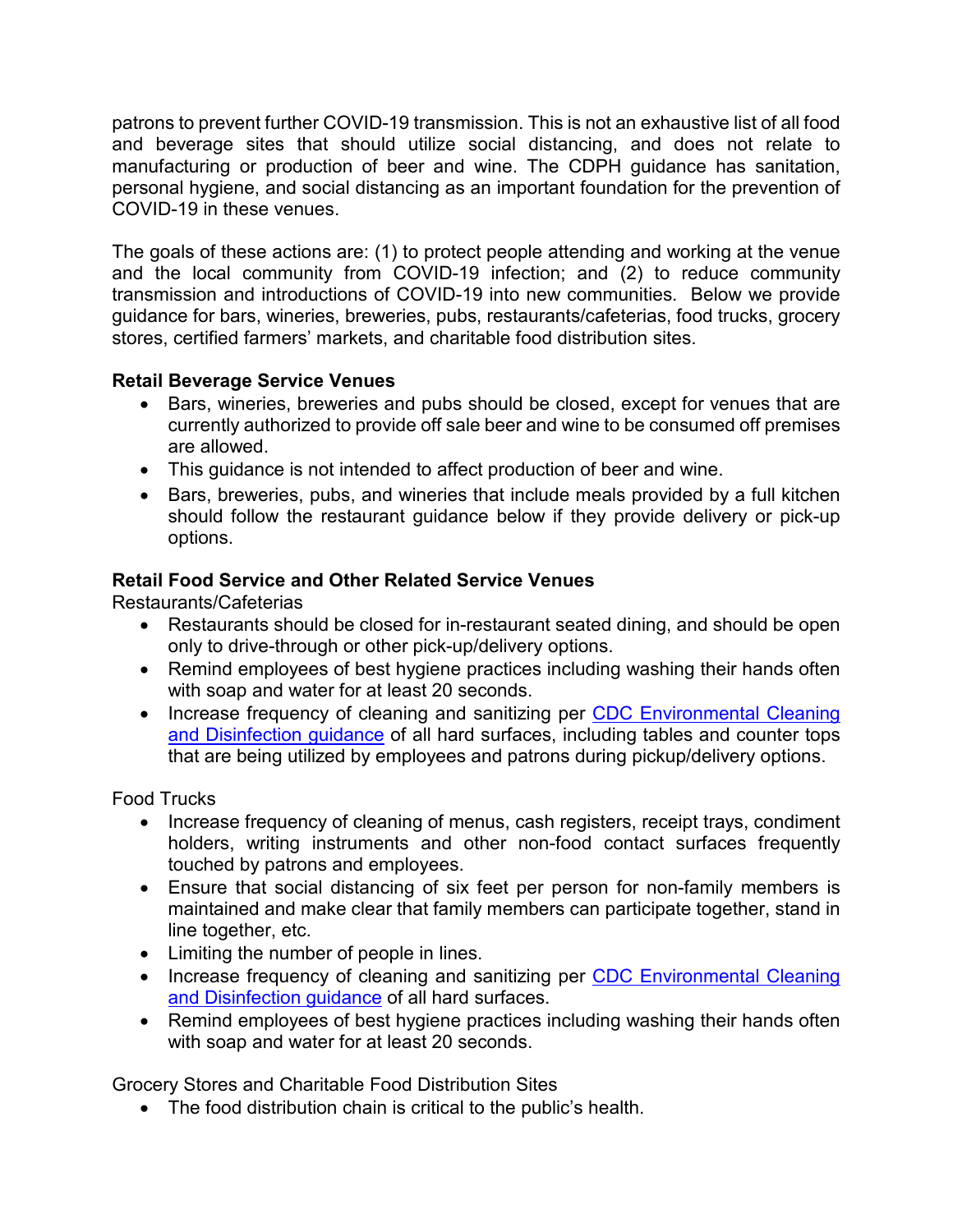- Grocery stores and charitable food distribution sites should remain fully open and operational.
- As with other settings, ensure that social distancing of six feet per person for nonfamily members is maintained and make clear that family members can participate in activities together, stand in line together, etc.
- Social distancing of six feet per person, particularly between individuals who have come together on a one-time or rare basis.
- Limiting the number of customers at any given time as necessary to reduce outdoor/indoor crowding and lines to meet social distancing guidance.
- Increase cleaning and sanitizing frequency of restroom and other high contact areas.
- Train employees on best hygiene practices including washing their hands often with soap and water for at least 20 seconds.
- Additional opportunities throughout the venue for persons to reduce the spread of the virus through hand washing or sanitizing stations.
- Eliminate events/marketing that target individuals that the CDPH has identified as [higher risk of serious illness for COVID-19.](https://www.cdph.ca.gov/Programs/CID/DCDC/CDPH%20Document%20Library/High%20Risk%20Populations%20Guidance%20ADA%20Compliant%2003.11.20.pdf)
- Stores that have online ordering with outside pick-up or delivery options should encourage use of these when possible *in lieu* of indoor shopping.

Certified Farmers' Markets

- Space booths accordingly to increase social distancing among patrons in line and walking about the market.
- Ensure that social distancing of six feet per person for non-family members is maintained and make clear that family members can participate in activities together, stand in line together, etc.
- Limit the number of customers at any given time as necessary to reduce outdoor/indoor crowding and lines to meet social distancing guidance.
- Increase cleaning and sanitizing frequency of restroom and other high contact areas.
- Train employees on best hygiene practices including washing their hands often with soap and water for at least 20 seconds.
- Offer additional hand washing or sanitizing stations throughout the venue.
- Eliminate events/marketing that target individuals that the CDPH has identified as [higher risk of serious illness for COVID-19.](https://www.cdph.ca.gov/Programs/CID/DCDC/CDPH%20Document%20Library/High%20Risk%20Populations%20Guidance%20ADA%20Compliant%2003.11.20.pdf)
- Encourage activities such as pre-bagging to expedite purchasing.
- Suspend sampling activities.
- Increase frequency of cleaning of tables, payment devices, and other surfaces.
- Eliminate non-essential/non-related services, such as bands or other entertainment.
- At the end of the market, continue to utilize local food recovery systems to feed/donate extra products to populations in need.
- If applicable, continue accepting EBT payment.

# **Other Information**